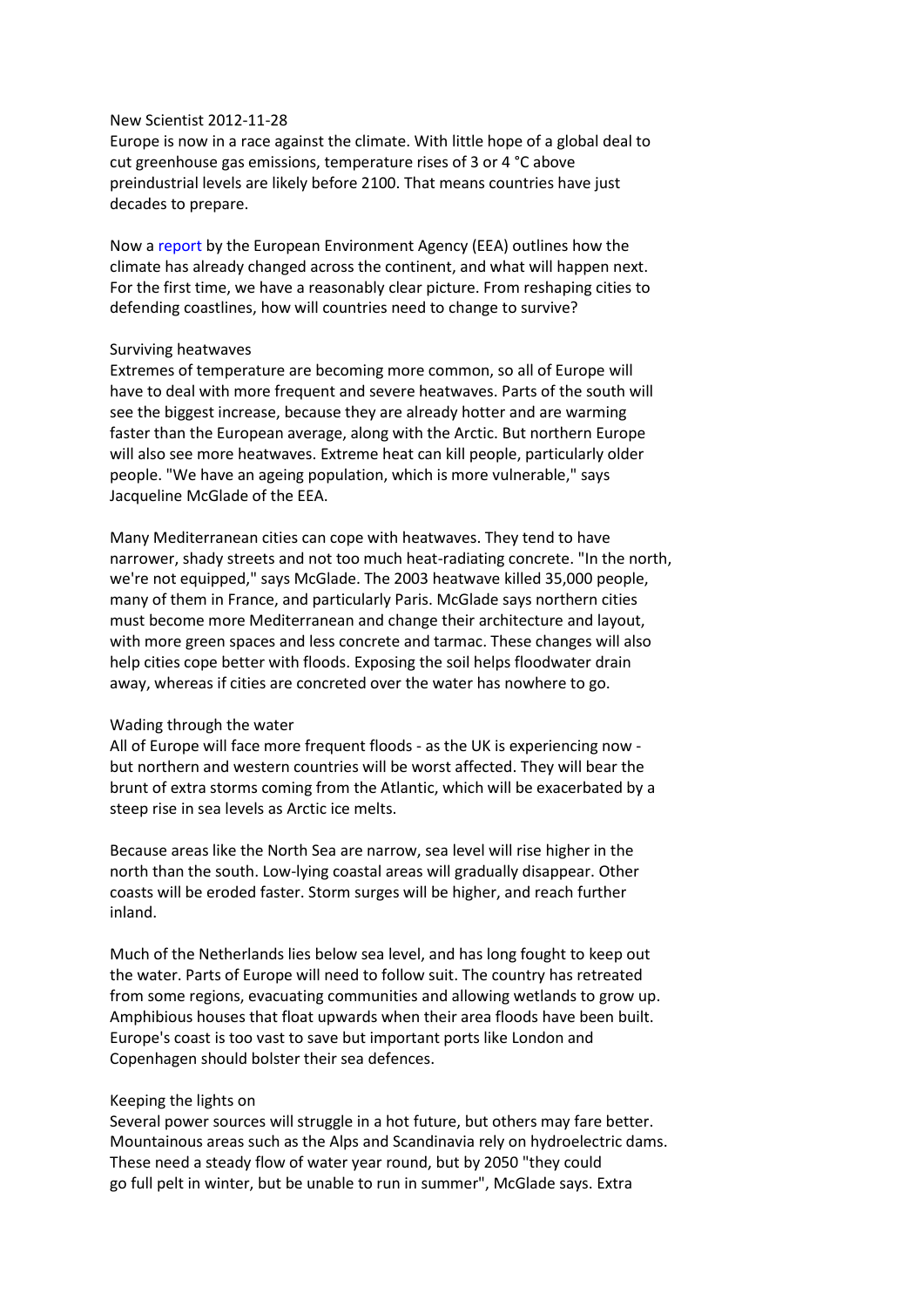winter power could be good, but inconsistency is not.

Nuclear power produces large amounts of reliable energy with low greenhousegas emissions. But many plants are on the coast, for easy access to cooling seawater. That makes them vulnerable to rising sea levels. The disaster at the Fukushima Daiichi plant in Japan last year was a reminder of what can go wrong. Sea defences were not high enough to hold back the tsunami and backup generators were knocked out. If we want more nuclear power, plants must be better protected or use different cooling methods.

On the plus side, northern Europe could produce a lot of biofuel, thanks to longer growing seasons. This will make it possible to grow more crops in places like Scandinavia. Wheat may struggle in the rain-drenched soil, but biofuel crops like willow could flourish.

# Feeding the masses

Crop production faces a welter of problems: water shortages in the south, floods and storms in the north, and frequent heatwaves everywhere. Mediterranean countries will have to abandon many staples as it will be too hot to grow them economically. Farmers here will need to switch to drought-tolerant crops, such as sorghum and millet.

Poorer countries in the south-east, such as Bulgaria, Romania and Turkey, are at great risk, but if irrigated efficiently they could become the continent's breadbasket. "These countries have huge potential to help feed Europe," McGlade says.

The UK could actually benefit, says Deborah Hemming of the UK Met Office in Exeter, as higher temperatures will mean a longer growing season, though this will come with more storms. Fisheries will also be affected, as marine species move north to find cooler waters.

# Staying afloat

Europe's economy has enough problems, as countries struggle to recover from the 2008 financial crisis. There might be worse to come. "Climate change is the stalking horse of the financial crisis," says McGlade.

While rich countries can buy their way out to some extent, by investing in adaptations like sea defences, poorer countries cannot, she says. "The imbalances we have today are going to deepen."

This unevenness is reflected in countries' preparedness so far. Only 14 countries have submitted so-called National Adaptation Plans to the European Union, all of them northern and western. Countries need to build up savings to cover the costs of future disasters like floods, says Christian Egelhofer of the Centre for European Policy Studies in Brussels. But this is difficult when their economies are already stalled.

South-eastern countries like Bulgaria are the poorest and will not be able to adapt without help. Small countries like Switzerland are also at risk, says Egelhofer, as one disaster could derail their economies. "There is no way they could compensate for that," he says.